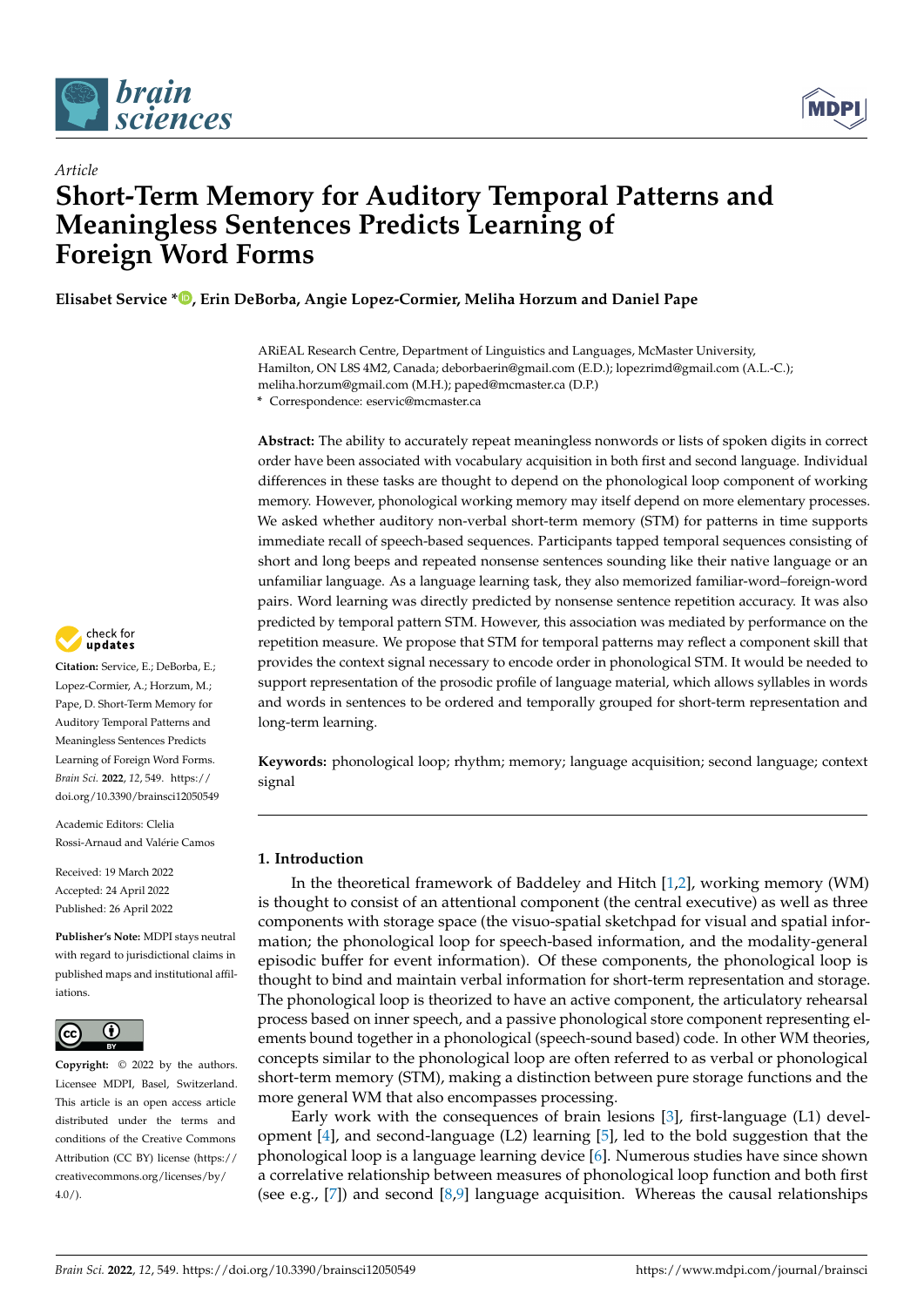between language outcome measures and measures of phonological STM (pSTM) have been difficult to disentangle in L1 research [\[10\]](#page-7-9), longitudinal studies in L2 learning have suggested that individual differences in pSTM abilities predating significant exposure to L2 predict acquisition of L2 vocabulary [\[11\]](#page-8-0) and grammar [\[12\]](#page-8-1).

In the present study, we used a meaningless-sentence repetition task to estimate pSTM capacity in young adults. The correlation of this measure to cued recall in a paired associate familiar-word–foreign-word learning task was studied in order to replicate the many previous findings of a relationship between pSTM tasks, such as non-word repetition or nonword span, and word learning. However, the main research question concerned a different task: immediate recall of a sequence of short and long auditory beeps, designed to tap STM for auditory temporal patterns. We asked the question whether STM for nonverbal temporal structure plays a role in pSTM and further in the beginning stages of learning word forms in an unfamiliar language.

Recently, a number of findings have come together to suggest that one critical aspect of pSTM functioning has to do with the ability to represent temporal order. In particular, STM for order has been associated with L1 vocabulary development in children [\[13\]](#page-8-2), language development in monolingual and bilingual children with developmental language disorder [\[14](#page-8-3)[,15\]](#page-8-4) and dyslexia [\[16\]](#page-8-5). There are two prominent approaches to model the representation of order in STM in different modalities, for a review, see [\[17\]](#page-8-6). One assumes a gradient of item encoding strength that decreases over list positions (and possibly increases when approaching the list end) [\[18](#page-8-7)[–20\]](#page-8-8). The other assumes a temporally based context signal that changes over list positions [\[21,](#page-8-9)[22\]](#page-8-10). Items are thought to be recalled in order of activation strength, determined by either item strength or the strength of the current position-based context signal as recall unfolds.

The effects of temporal grouping on STM have been investigated in experiments in which stimuli have been presented consecutively in groups separated by longer interstimulus intervals. The introduction of such temporal groups during encoding has been found to improve immediate recall of both verbal and non-verbal lists [\[23–](#page-8-11)[25\]](#page-8-12). Furthermore, list position appears to be somewhat differently encoded in verbal lists with temporal grouping compared to lists in other modalities [\[26\]](#page-8-13). In verbal lists, group position is encoded in relation to the whole list, and item position is encoded in relation to the temporal group that the item belongs to. In other modalities, item position seems to be encoded linearly in relation to the whole list rather than the temporal group. One possibility for the representation of grouping effects for verbal lists is that a temporal structure is created for the list based on timings in stimulus presentation. Alternatively, it could be based on the activation of an internal template. The possibility that a timing pattern guides maintenance and recall receives support from a recent STM experiment [\[27\]](#page-8-14) with instructions for participants to mentally rehearse a list of digits. Participants' silent rehearsal was probed at different time-points, and they were asked which item they were rehearsing at that time. Participants whose rehearsal time structure more closely mimicked that of the stimulus presentation, recalled more items. A model for how a time structure in memory for auditorily presented verbal items could be spontaneously created from the list input has been proposed by Hartley, Hurlstone, and Hitch [\[28\]](#page-8-15).

The role of rhythm and temporal duration in cognition has recently attracted growing attention in cognitive neuroscience. As data are accumulating, there has been a proliferation of hypotheses about the temporal processing machinery of the brain. Although there is wide consensus that cerebellar structures and prefrontal-striatal-hippocampal networks play a role, different proposals suggest different divisions of labor among these. In particular, the relationship between processing and remembering of absolute durations, relative order, and the relation to a regular isochronous beat has given rise to different hypothetical models [\[29–](#page-8-16)[32\]](#page-8-17). Although the details of these models are under debate, they provide a starting point for understanding the neural implementation of a time-based context signal, as proposed in the most recent formulations of the phonological loop [\[33\]](#page-8-18). This can also be a new starting point for trying to understand what gives rise to those individual differences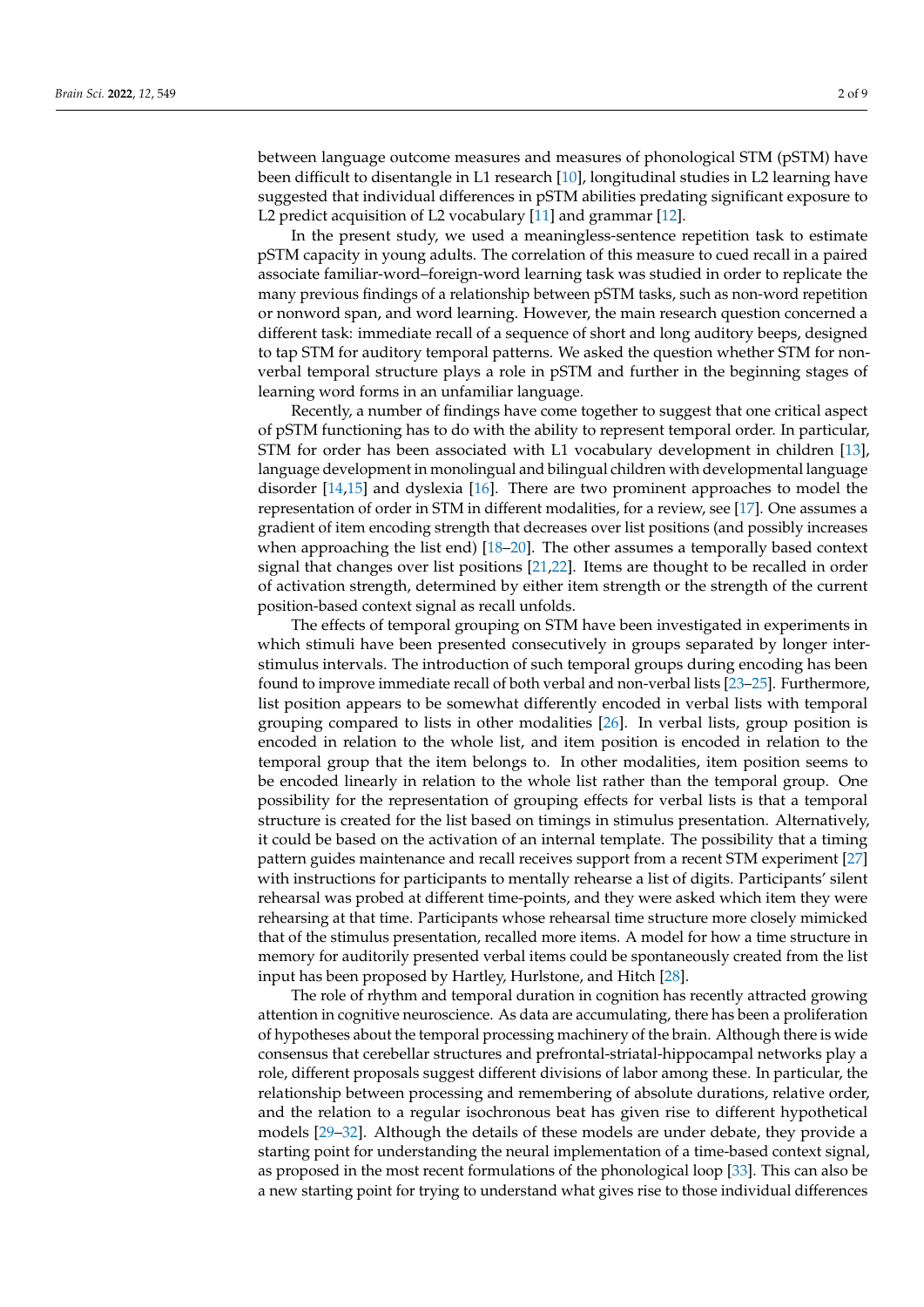in pSTM that affect language acquisition. In the present study, we developed a new task designed to be sensitive to individual differences in the capacity of STM to present auditory temporal patterns. Performance in this task was investigated for its ability to predict pSTM and long-term learning of words in an unfamiliar language.

Laasonen and colleagues [\[34\]](#page-8-19) studied STM for temporal patterns consisting of ordered binary sequences. Three modalities and all their combinations were studied separately. The visual stimuli were simple flashes of light (two vertically separated LEDs), the auditory stimuli were two tones with different pitches, and the tactile stimuli were touches on two different fingertips. We found the mean span length for 84% accurate comparison of pairs of sequences to be substantially correlated  $(r(44) = 0.74)$  with a compound measure based on five pSTM tasks. That memory for non-linguistic rhythms is related to common short-term memory tasks, such as digit span, has also been reported by other authors [\[35](#page-8-20)[,36\]](#page-8-21). Based on these results, we constructed a comparison task of pairs of auditory tone sequences. Each sequence consisted of short and long computer-generated beeps with a constant pitch, resembling Morse code. Participants had to tap the pattern of short and long beeps from memory. This tapping measure was studied correlatively with a measure of pSTM (repetition of meaningless sentences) and a laboratory measure of word form learning (training of English-word–unfamiliar-language-word pairs for cued recall of the unfamiliar word forms when presented with the English words).

We expected to replicate findings from the literature that pSTM predicts word learning performance. We further hypothesized that STM for temporal patterns would predict pSTM, as it would reflect the functioning of mechanisms active in providing a temporal context signal for STM for spoken material. Given these two predictions, we should also see a correlation between temporal pattern tapping and word learning as mediated by pSTM. We did not have a theory-based prediction about a direct link between STM for temporal patterns and word form learning. The relationship between the two possible predictors (temporal pattern tapping and pSTM) and word learning was investigated in a mediation analysis including the three measured variables.

## **2. Materials and Methods**

# *2.1. Participants*

Seventy-two participants (aged 18–48 years), recruited from McMaster University participant pools and through posters and online advertisements, participated in the study. The data of one participant were excluded because of floor level performance in the learning task. The participant sample consisted of dominant English speakers with normal or corrected-to-normal vision and self-reported normal hearing. None of the participants knew Turkish. All participants provided informed consent before beginning the experiment and were compensated for their participation by course credit or cash.

#### *2.2. Tasks and Materials*

#### 2.2.1. Tapping from Memory

A task to gauge short-term memory (STM) for non-linguistic temporal patterns was devised. Pure sine tones at a constant pitch  $(f = 527 \text{ Hz})$  edited in Audacity 2.3.0 (The Audacity Team–Muse Group, Limassol, Cyprus) software were used to create 10 random sequences consisting of 7 beeps, short (200 ms) and long (800 ms). The inter-stimulus interval was 200 ms. SuperLab 5.0 (Cedrus Corporation, San Pedro, CA, USA) software was used to present the sequences on an iMac computer through Sony MDRZX110NC headphones with noise-cancelling turned on. The text LISTEN was shown for 5152 ms before the auditory sequence began. After the last beep, the text REPEAT was displayed on the screen. The participant's task was to use their index finger to tap the pattern of short and long stimuli on the computer keyboard spacebar using shorter and longer keypresses. The following trial began 8000 ms after the REPEAT prompt. The durations of the keypresses were recorded by the experimental software.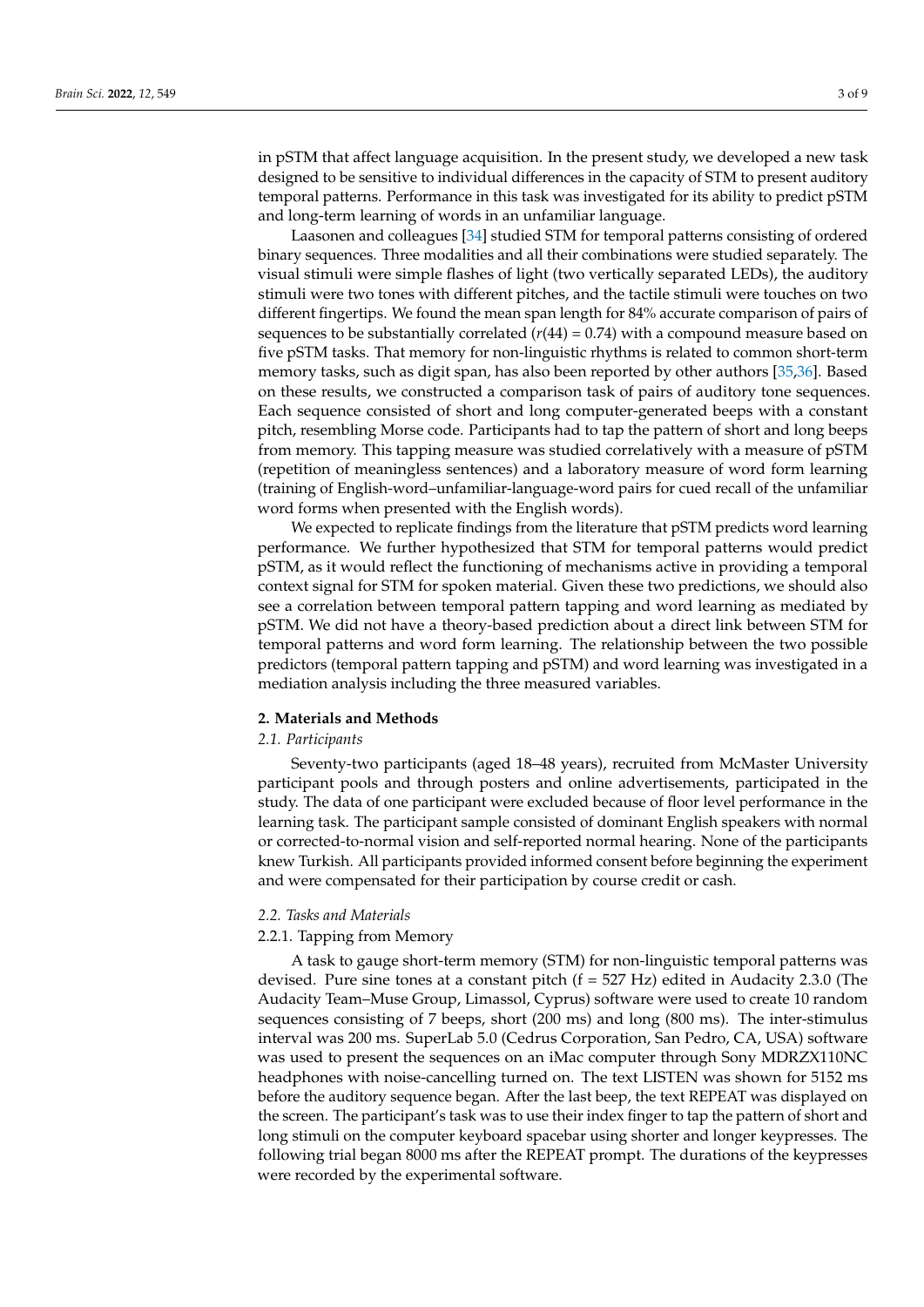We initially examined the mean distributions of keypress times for short vs. long stimuli in the whole group of participants. The two distributions crossed at 375 ms, at which point participants were equally likely to be responding to a short or a long beep. Based on this, taps  $\leq$  375 ms were scored as correct for short beeps and >375 were scored as correct for long stimuli. A second scoring was done separately for each individual participant based on their personal response time crossing points. These two methods of scoring produced nearly identical results that correlated *r*(69) = 0.97. Here we report the scores based on the individual distributions.

#### 2.2.2. Nonsense Sentence Repetition

Repetition of meaningless sentences was used as a pSTM task. Two sets of 10 sentences were presented. The first set was constructed from English 5–6-word sentences in which the content words, such as nouns and verbs, had been replaced by pseudowords adhering to English phonology and phonotactics. These nonsense sentences ("jabberwocky sentences") sounded like English sentences. Function words, such as articles or prepositions, remained real English words. The number of syllables in each sentence varied between 6 and 8, totaling 73 syllables. The second set consisted of real Turkish sentences with 3–4 Turkish words that had either 6 or 7 syllables. The total number of Turkish syllables was 66. Speech sounds that are known to be difficult for English speakers to pronounce were avoided. All the sentence stimuli are listed in Appendix [A,](#page-7-10) Table [A1.](#page-7-11)

The English nonsense sentences were recorded at a 44,100 Hz sampling rate at 16 bits by a female native speaker of Canadian English using a Sennheiser ME62 omnidirectional microphone (Sennheiser, Wedemark, Germany) connected to a Focusrite Scarlett audio interface and a computer running Soundforge Pro (Magix Software GmbH, Berlin, Germany) software. The Turkish sentences were recorded by a female native speaker of Turkish using the same equipment. All recordings were made in a sound-proof room. Additionally, very low frequencies below the speech signal spectrum were filtered out with a steep 24 dB/oct high-pass filter (Waves Linear Phase EQ, Waves Audio Ltd., Tel Aviv, Israel). The recordings were normalized for loudness. The repetition task was presented by the same iMac computer that was used for the tapping task. The participants heard the sentences over earphones and were asked to immediately repeat out loud what they had heard. Their responses were recorded by the computer. Half of the participants heard the English-based stimuli first and the other half the Turkish ones.

The accuracy of the repetitions was scored by a native speaker of each language, who used the international phonetic alphabet (IPA) of each language for the broad transcription of the responses. The number of syllables that had no phoneme errors were recorded for each repeated sentence. A second score consisted of the number of word forms correctly repeated. Phoneme errors consisted of omitted, added, reordered, or replaced speech sounds (phonemes) of the language in question. A subsample of responses from 10 participants were scored by a second English speaker and a second Turkish speaker, respectively. The inter-rater reliability at the syllable level was high for both English nonsense sentences  $(r = 0.986)$  and Turkish sentences  $(r = 0.959)$ .

#### 2.2.3. Foreign-Word Learning

Word form learning was operationalized as a cued recall task for foreign (Turkish) words. Participants heard English-word–Turkish-word pairs. The words were real words but not actual translations of each other. The Turkish words had three syllables which made it possible to include both words with a possible English-type stress pattern (main stress on the second syllable) and a pattern not occurring in English (main stress on the third syllable). This difference is not analyzed in the present article. The English and Turkish words were recorded by female native speakers of English and Turkish, respectively, using the same equipment and procedures as for the sentence stimuli. The word pairs were presented auditorily by an iMac computer, using the same equipment as for the tapping task. There were two lists of six pairs each (see Appendix [A,](#page-7-10) Table [A2\)](#page-7-12). The order of the lists was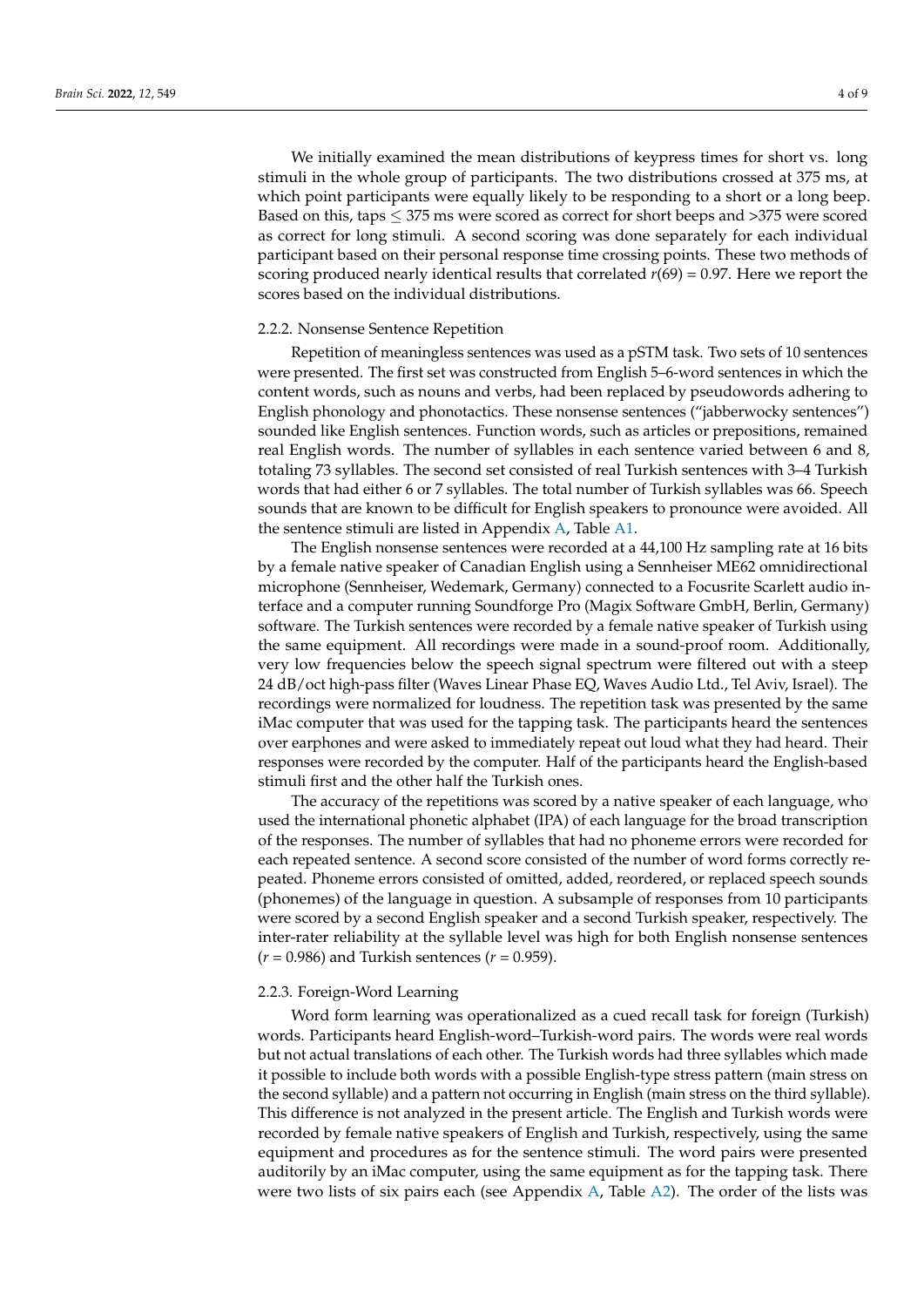counterbalanced between participants. After a pause of 3328 ms after each list presentation, the English cue words would be presented one by one, and the participant had to try to retrieve and pronounce the Turkish words that had been associated with each. When all the cue words had been presented, the same pairs were played again for four repetitions of each list. The second list was presented in the same manner. A linguistically trained native

speaker of Turkish scored the responses for a number of correctly reproduced syllables using the same criteria as for the sentence repetition task. The results of 10 participants were also scored by a second linguistically trained Turkish native speaker. The correlation between the ratings was  $r = 0.985$ .

# *2.3. Procedure*

The participants were tested in the context of three different thesis projects, each of which also included other tasks. The set of tasks was blocked and embedded in the sequence of these other tasks. The current tasks were presented in the same order for all participants: (1) English nonsense sentence repetition, (2) tapping from memory, (3) Turkish sentence repetition, (4) foreign-word learning.

#### **3. Results**

The scores for the three measures of interest can be seen in Table [1.](#page-4-0) For the tapping from memory task, proportion of correct short or long taps is reported. For the sentence repetition tasks, we report here the accuracy at the word form level, following much of the literature for scoring pseudoword repetition tasks. The syllable-level scoring gave similar results. The sentence repetition scores for English nonsense sentences and Turkish sentences were correlated *r*(69) = 0.595 (CI: 0.42–0.727). The scores for proportion of correctly repeated words or pseudowords in English nonsense sentences and Turkish sentences were averaged. This produced a distribution that did not significantly differ from normality (Shapiro–Wilk's test). For the learning task, word-level scoring produced floor effects. We, therefore, report proportion of correctly recalled syllables on the fourth and final trial.

<span id="page-4-0"></span>**Table 1.** Mean scores for tapping from memory (proportion of correct tap durations), for nonsense sentence repetition (proportion of words/pseudowords correct), for foreign-word recall on the fourth trial (proportion of syllables correct), and Shapiro–Wilk's test of normality of the distributions.

|                                             | <b>Mean Score</b><br>(SD) | Range           | Shapiro-<br>Wilk's | Shapiro-Wilk's |
|---------------------------------------------|---------------------------|-----------------|--------------------|----------------|
| <b>Tapping</b>                              | 0.764(0.103)              | $0.443 - 0.971$ | 0.981              | 0.361          |
| Nonsense sentence repetition $0.545(0.142)$ |                           | $0.164 - 0.875$ | 0.985              | 0.54           |
| Foreign-word learning                       | 0.386(0.185)              | $0.056 - 0.889$ | 0.973              | 0.128          |

In our analysis, we first inspected correlations between all three measures. We then studied a mediation model for support of the hypotheses (1) that memory for temporal patterns predicts ability to form STM representations of meaningless verbal material and (2) that STM for such material, as measured by the present sentence repetition tasks, facilitates its learning for LTM. We also explored the possibility that there would be a direct link between STM for temporal patterns and vocabulary learning. The correlation matrix for the three measures is shown in Table [2.](#page-5-0)

All correlations between the three variables were significant. Our final analysis addressed the question of whether the link between tapping and word learning is mediated by phonological STM, here operationalized as meaningless-sentence repetition. The results of the mediation analysis run on R scripts provided in the *medmod* module by the jamovi project [\[37\]](#page-8-22) are shown in Figure [1.](#page-5-1) This figure displays the path coefficients between the different variables in the mediation model. The path from tapping to nonsense sentence repetition has a significant coefficient. The path from nonsense sentence repetition to foreign-word learning is also significant. However, the direct path from tapping to foreignword learning is not significant after the mediation of the nonsense sentence repetition has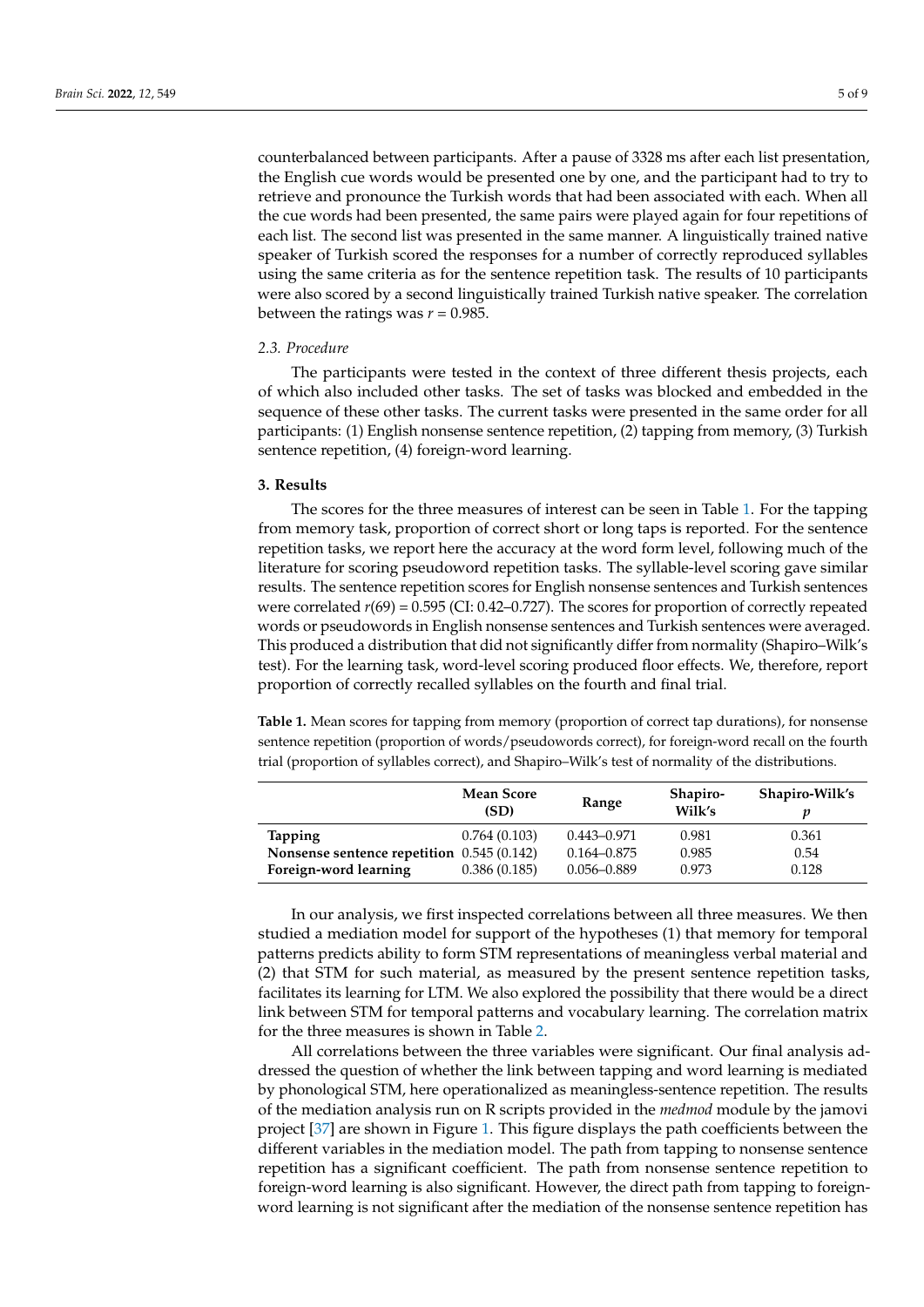been considered. The analysis suggests that individual differences in STM for temporal patterns share variance with phonological STM, which in turn shares variance with long-term learning of new word forms. However, no significant direct path from STM for temporal patterns remained when the mediating effect of phonological STM had been accounted for. The estimated total variance accounted for by the model was 53.9%.

<span id="page-5-0"></span>**Table 2.** Pearson's correlations between tapping  $(N = 71)$ , nonsense sentence repetition  $(N = 71)$  and foreign-word learning (N = 71) scores and 95% confidence intervals (CI).

|                              | <b>Tapping</b> | <b>Nonsense Sentence</b><br>Repetition | Foreign-Word<br>Learning              |
|------------------------------|----------------|----------------------------------------|---------------------------------------|
| <b>Tapping</b>               |                | $0.448$ ***<br>$(CI = 0.240 - 0.614)$  | $0.302*$<br>$(CI = 0.074 - 0.500)$    |
| Nonsense sentence repetition |                |                                        | $0.474$ ***<br>$(CI = 0.271 - 0.637)$ |
| Foreign-word learning        |                |                                        |                                       |

<span id="page-5-1"></span> $\frac{p}{p}$  < 0.05, \*\*\*  $p$  < 0.001.





**Figure 1.** Mediation model showing the direct path from tapping to foreign-word learning and the indirect path from tapping to foreign-word learning as mediated by nonsense sentence repetition. CI = 95% confidence interval. Paths for which the confidence interval includes zero are not considered reliable.

#### **4. Discussion**

This study set out to explore whether individual differences in STM for the temporal structure of auditory information predict the capacity of phonological STM, and whether there is an indirect connection to the learning of new word forms in an unfamiliar language. We studied three tasks: tapping temporal patterns from STM, repetition of meaningless sentences, and learning of new unfamiliar-sounding word forms coupled with familiar native-language words. These tasks were used as measures of STM for auditory patterns in time, pSTM, and aptitude for memorizing word forms in a new language, respectively. We replicated former studies in finding a significant correlation between measures of pSTM and word form learning. We also found a significant correlation between the tapping measure of STM for temporal patterns and the ability to repeat meaningless sentences. This finding was also hypothesized based on previous literature [\[34–](#page-8-19)[36\]](#page-8-21). Further, the correlation between tapping and word learning was positive and significant. However, a mediation analysis suggested that this correlation was mediated by pSTM. These findings are significant from the point of view of understanding how the phonological loop may function as a language learning device [\[6\]](#page-7-5). They also suggest that STM for temporal patterns may form a necessary part of STM for material that changes in time. The tapping task studied here reflects, perhaps, the behavior of a context signal that plays a central role in STM for temporal order.

One prominent question among the working memory researchers has been the modality specificity of STM for order [\[17\]](#page-8-6). The present study only explored STM for temporal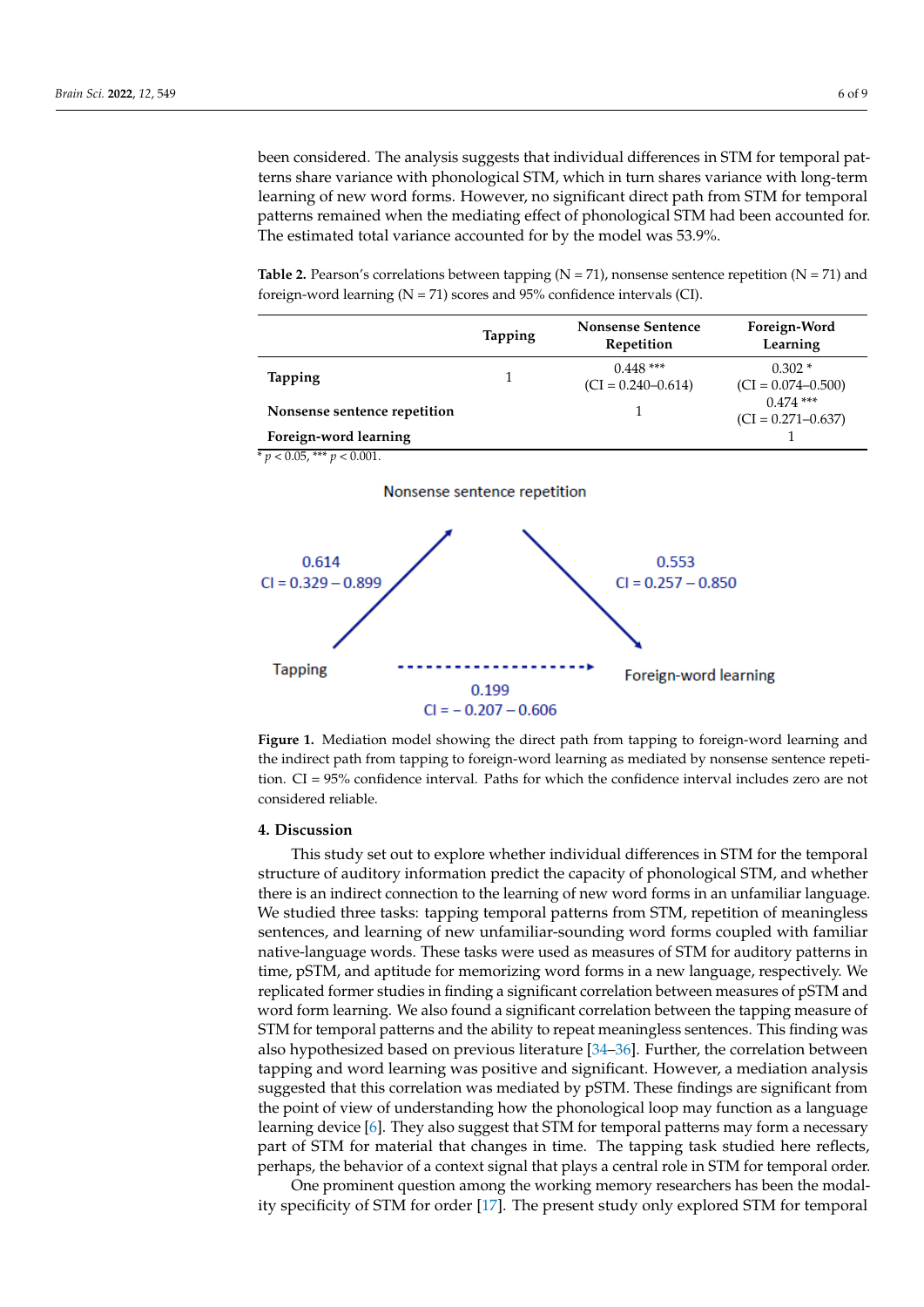order in the auditory modality. However, the finding of a robust correlation between a pSTM task and a non-verbal task gauging STM for temporal patterns is very similar to our previous findings of short-term recognition memory for temporal structure being related to five pSTM tasks [\[34\]](#page-8-19). In the previous work, three modalities and their combinations were tested. What is common to those previous tasks and the present task is the binary nature of the temporal sequences. With only two kinds of stimuli in each sequence, memory for individual items can contribute very little to memory for the whole sequence. Other studies that have reported a correlation between STM for rhythm and verbal STM have typically varied only the length of unfilled intervals between stimuli [\[35](#page-8-20)[,36\]](#page-8-21). Thus, in these types of tasks, all the information is embedded in the temporal sequence of binary stimuli, be they of different duration (e.g., short and long), different perceptual quality (e.g., high and low tones) or preceded by a shorter or longer pause. What appears to be shared by the tasks is a representation of information unfolding in time that cannot be readily represented as a path in space. Temporal order, possibly based on both absolute duration and relative position, handled by interacting brain networks [\[30,](#page-8-23)[31\]](#page-8-24), may be an essential component of representations created by the phonological loop. The temporal dimension would be bound to the phonological information related to language networks and motor networks that support articulation.

From the point of view of language acquisition, the present study suggests that aspects of the temporal structure of the language stimulus are important for its retention. Not only the prosodic patterns of stress, pitch, and length of syllables, but also the sequencing of phonemes within syllables, syllables within words, words within phrases, etc., may be an important part of temporally structured language acquisition. Both typical and atypical language may benefit from interventions that support the detection, representation, and rehearsal of rhythmic patterns in language [\[38\]](#page-8-25).

**Author Contributions:** Conceptualization, E.S., A.L.-C., E.D. and D.P.; methodology, E.S.; experiment programming, A.L.-C. and E.D.; stimulus preparation, A.L.-C., E.D., M.H. and D.P.; validation, E.S. and D.P.; formal analysis, E.S., A.L.-C. and E.D; investigation, A.L.-C., E.D., M.H.; resources, E.S. and D.P.; data curation, E.S., A.L.-C., E.D. and M.H.; writing—original draft preparation, E.S.; writing—review and editing, A.L.-C., E.D., M.H. and D.P.; visualization, A.L.-C., E.D. and E.S.; supervision, E.S. and D.P.; project administration, E.S. All authors have read and agreed to the published version of the manuscript.

**Funding:** This research received no external funding.

**Institutional Review Board Statement:** The study was conducted in accordance with the Declaration of Helsinki and approved by the McMaster Research Ethics Board (MREB) (protocol 2044 approved 5 November 2019 and 2218 approved 1 August 2019) for studies involving humans.

**Informed Consent Statement:** Informed consent was obtained from all subjects involved in the study.

**Data Availability Statement:** The data presented in this study are openly available in the McMaster Dataverse repository. Rep-lication data for Service\_Brain\_Sci\_2022\_12\_549 (view at [https://dataverse.](https://dataverse.scholarsportal.info/dataset.xhtml?persistentId=doi:10.5683/SP3/XLRXBA) [scholarsportal.info/dataset.xhtml?persistentId=doi:10.5683/SP3/XLRXBA\)](https://dataverse.scholarsportal.info/dataset.xhtml?persistentId=doi:10.5683/SP3/XLRXBA) was published in Mc-Master University Dataverse (view at [https://dataverse.scholarsportal.info/dataverse/mcmaster\)](https://dataverse.scholarsportal.info/dataverse/mcmaster).

**Acknowledgments:** This study was supported by the ARiEAL Research Centre at McMaster University. We thank Chia-Yu Lin for administrative support. We also thank Melda Coskun and Ali Ugur Koc for help with the Turkish stimuli. A.L.-C. and E.D. made equal contributions to the study.

**Conflicts of Interest:** The authors declare no conflict of interest.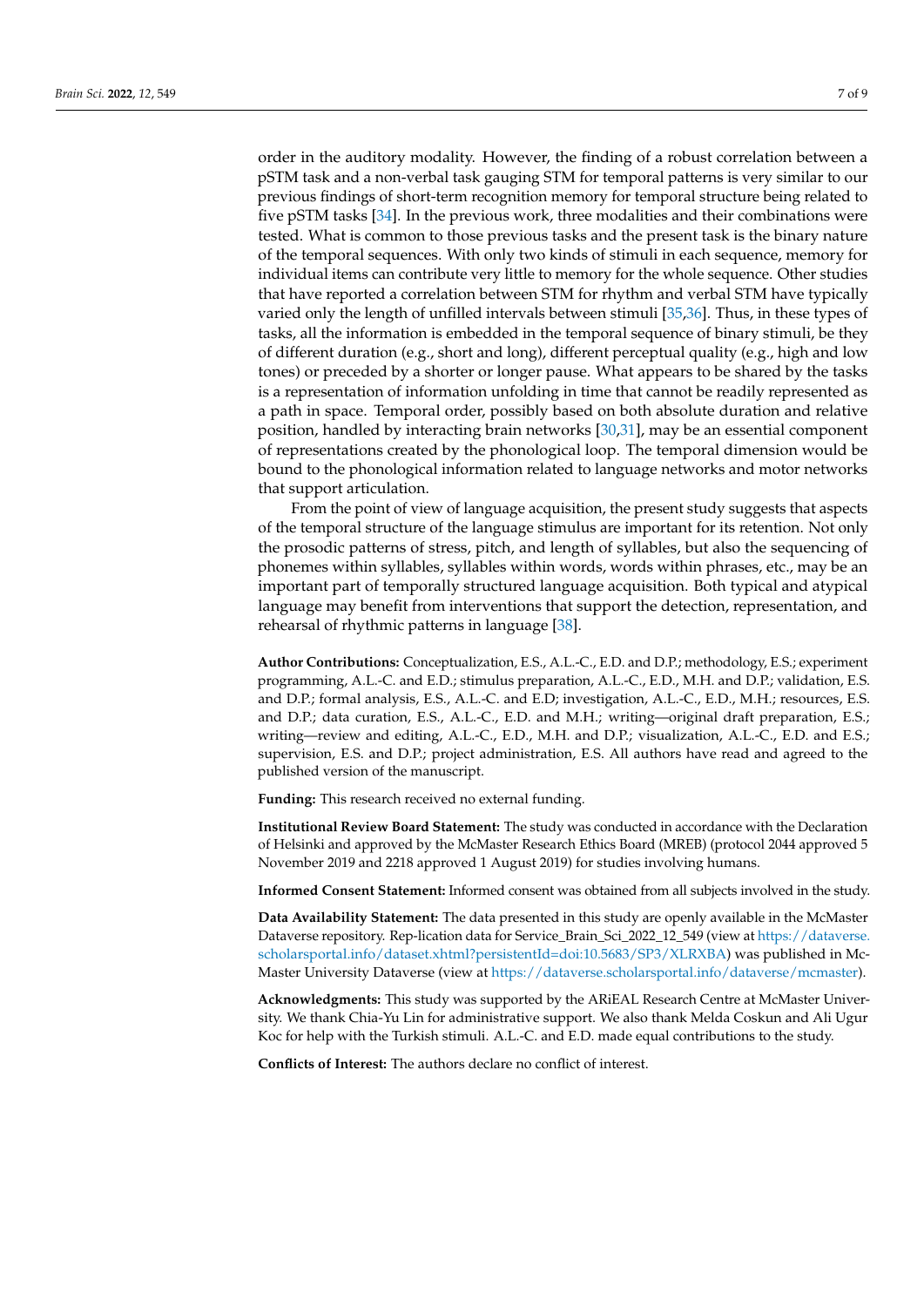# <span id="page-7-10"></span>**Appendix A**

<span id="page-7-11"></span>**Table A1.** English nonsense sentences and Turkish sentences used in the repetition task.

|                   | <b>English Jabberwocky Sentences</b>     |  |  |
|-------------------|------------------------------------------|--|--|
| $\mathbf{1}$ .    | The muthtin faned a grashpit.            |  |  |
| 2.                | Any dreb prithed in the blantis.         |  |  |
| 3.                | This smorket suthed a guzdin.            |  |  |
| 4.                | The flopin jathed to a kinto.            |  |  |
| 5.                | A hospereet boyed to the throm.          |  |  |
| 6.                | Some raches heft their laumses.          |  |  |
| 7.                | They tolk when priles winted.            |  |  |
| 8.                | Some storkits can weshin a grapter.      |  |  |
| 9.                | These gilpeerns will karnay the bointer. |  |  |
| 10.               | An ilz tirged with a zoynit.             |  |  |
| Turkish sentences |                                          |  |  |
| 1.                | Sana çiçek aldım.                        |  |  |
| 2.                | Sende bu topla oyna.                     |  |  |
| 3.                | Kopek eve kaçtı.                         |  |  |
| 4.                | Uğur bahçeye atladı.                     |  |  |
| 5.                | Kediyi güzel yedir.                      |  |  |
| 6.                | O ati bana al.                           |  |  |
| 7.                | Can kiza yemek verdi.                    |  |  |
| 8.                | Bu kelebek çok güzel.                    |  |  |
| 9.                | Siz arabaya binin.                       |  |  |
| 10.               | Hepsi et yediler.                        |  |  |

<span id="page-7-12"></span>**Table A2.** English word –Turkish word pairs used in the wordform learning task. The bolded syllables show the main stress in the words.

| List <sub>1</sub> | List 2         |
|-------------------|----------------|
| Hand—Lokanta      | Crab—Dondurma  |
| Girl-Eniste       | Door—Kalemlik  |
| Plum—Sepetler     | Feet-Salyangoz |
| Nose-Karayel      | Rock-Maydanoz  |
| Scar—Tabanca      | Silk-Anahtar   |
| Boat-Arkadas      | Pond—Cekirge   |

## **References**

- <span id="page-7-0"></span>1. Baddeley, A.D.; Hitch, G.J. Working memory. In *The Psychology of Learning and Motivation*; Bower, G., Ed.; Academic Press: New York, NY, USA, 1974; Volume 8, pp. 47–89.
- <span id="page-7-1"></span>2. Baddeley, A.D. Working memory: Theories, models, and controversies. *Annu. Rev. Psychol.* **2012**, *63*, 1–29. [\[CrossRef\]](http://doi.org/10.1146/annurev-psych-120710-100422) [\[PubMed\]](http://www.ncbi.nlm.nih.gov/pubmed/21961947)
- <span id="page-7-2"></span>3. Baddeley, A.D.; Papagno, C.; Vallar, G. When long-term learning depends on short-term storage. *J. Mem. Lang.* **1988**, *27*, 586–595. [\[CrossRef\]](http://doi.org/10.1016/0749-596X(88)90028-9)
- <span id="page-7-3"></span>4. Gathercole, S.E.; Baddeley, A.D. The role of phonological memory in vocabulary acquisition: A study of young children learning arbitrary names of toys. *Br. J. Psychol.* **1990**, *81*, 439–454. [\[CrossRef\]](http://doi.org/10.1111/j.2044-8295.1990.tb02371.x)
- <span id="page-7-4"></span>5. Service, E. Phonology, working memory and foreign-language learning. *Q. J. Exp. Psychol.* **1992**, *45*, 21–50. [\[CrossRef\]](http://doi.org/10.1080/14640749208401314)
- <span id="page-7-5"></span>6. Baddeley, A.D.; Gathercole, S.; Papagno, C. The phonological loop as a language learning device. *Psychol. Rev.* **1998**, *105*, 158–173. [\[CrossRef\]](http://doi.org/10.1037/0033-295X.105.1.158)
- <span id="page-7-6"></span>7. Gathercole, S.E. Nonword repetition and nonword learning: The nature of the relationship. *Appl. Psycholinguist.* **2006**, *27*, 513–543. [\[CrossRef\]](http://doi.org/10.1017/S0142716406060383)
- <span id="page-7-7"></span>8. Martin, K.I.; Ellis, N.C. The roles of phonological short-term memory and working memory in L2 grammar and vocabulary learning. *Stud. Second. Lang. Acquis.* **2012**, *34*, 379–413. [\[CrossRef\]](http://doi.org/10.1017/S0272263112000125)
- <span id="page-7-8"></span>9. Linck, J.A.; Osthus, P.; Koeth, J.T.; Bunting, M.F. Working memory and second language comprehension and production: A meta-analysis. *Psychon. Bull. Rev.* **2014**, *21*, 861–883. [\[CrossRef\]](http://doi.org/10.3758/s13423-013-0565-2)
- <span id="page-7-9"></span>10. Melby-Lervåg, M.; Lervåg, A.; Lyster, S.A.; Klem, M.; Hagtvet, B.; Hulme, C. Nonword-repetition ability does not appear to be a causal influence on children's vocabulary development. *Psychol. Sci.* **2012**, *23*, 1092–1098. [\[CrossRef\]](http://doi.org/10.1177/0956797612443833)